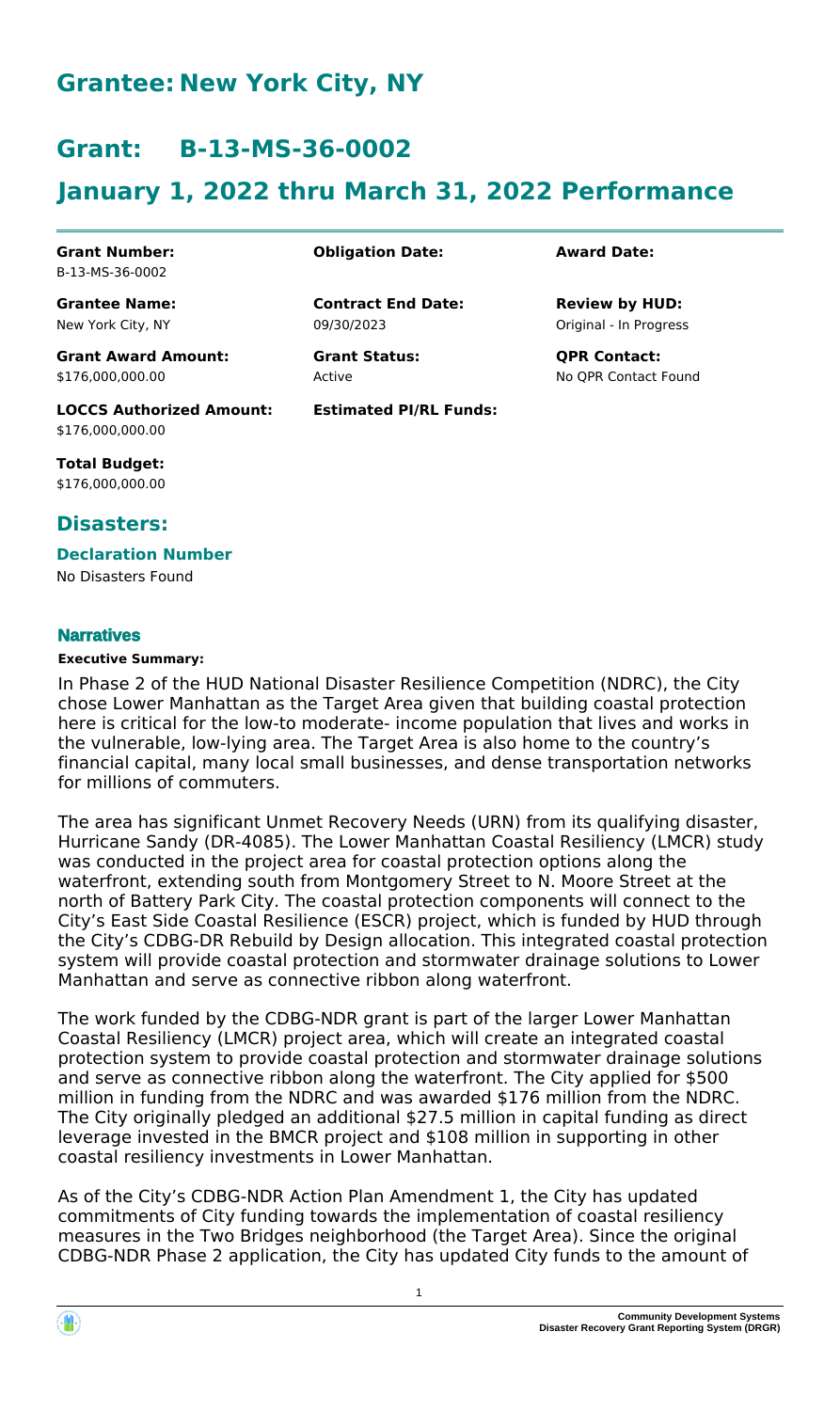\$32.7 million for design of the BMCR project. With the released of the FY 2022 Executive Financial Plan, and an increase of \$318 million for BMCR, and with the reallocations of CDBG-NDR funds from Planning and Administration, the BMCR project total would be \$522.7 million.

Additionally, \$108 million in City funding was originally provided in supporting leverage to secure CDBG-NDR funds. These funds were allocated for coastal resiliency in Lower Manhattan, and are going towards the Battery Resiliency project, which carries in \$164.608 million in total budgeted funds as of the April 2021 FY22 Executive Financial Plan

The comprehensive Lower Manhattan Coastal Resiliency project will create a holistic approach that protects vital infrastructure, housing, jobs and some of the City's most vulnerable populations. It is a feasible, scalable, and innovative approach to build a resilient community and offer long-term protection from extreme flooding. It will forge stronger connections in the form of continuity of operation for local businesses, social and economic equality between different neighborhoods, opportunities for economic revitalization through potential new retail space and jobs, new public spaces for healthy recreation, and expanded connectivity for residents and area visitors. This resilient approach will ensure that Lower Manhattan can remain stable during shocks and stresses and serve as a replicable model for other communities.

The City and its partners continue to prove their long-term commitment to resilience through adopting legislation, raising building standards, aligning development practices with best available science, and coordinating multiple longterm resilience plans. In addition, the City continues to build on years of extensive outreach and engagement of governmental, public, and private stakeholders since Hurricane Sandy. LMCR is an outcome of this effective community engagement and planning that will strengthen an important part of the City's coastline physically, socially, and economically - for all New Yorkers to enjoy.

#### **MID-URN Areas:**

The BMCR project is located in the Two Bridges neighborhood of Lower Manhattan and stretches along the East River from Montgomery Street to the Brooklyn Bridge. Lower Manhattan was selected based on: the large low- to moderate-income (LMI) population, including a significant number of public housing residents; the high level of historical and future risks within the area, as demonstrated by Hurricane Sandy; the concentration of important community assets, such as financial institutions, transportation facilities, historic sites, small businesses, affordable housing, and municipal buildings; and the concentration of jobs for people living in the greater metropolitan region, including Connecticut, New Jersey, and Pennsylvania.

In terms of critical assets, the City is particularly reliant on its public transportation system. The Metropolitan Transportation Authority reported over \$5 billion in damages related to Sandy, with a significant portion of those costs in Lower Manhattan. When the City's transportation network fails, economic productivity and health are impacted due to the public's inability to access work and other social or essential services.

Lower Manhattan is also the location for multiple emergency services' facilities, including the Police Department Headquarters, New York Presbyterian Hospital/Lower Manhattan Hospital, multiple fire stations, and a Hurricane Evacuation Center. Two electrical substations and one communications switching facility are also located nearby.

Lower Manhattan is home to more than 240,700 jobs. Over 20% of these jobs produce wage earnings below low to moderate income (LMI) limits for Manhattan and more than 30% of the jobs are held by workers with a high school or lower level of education. Input-output models of Hurricane Sandy indicated the loss of

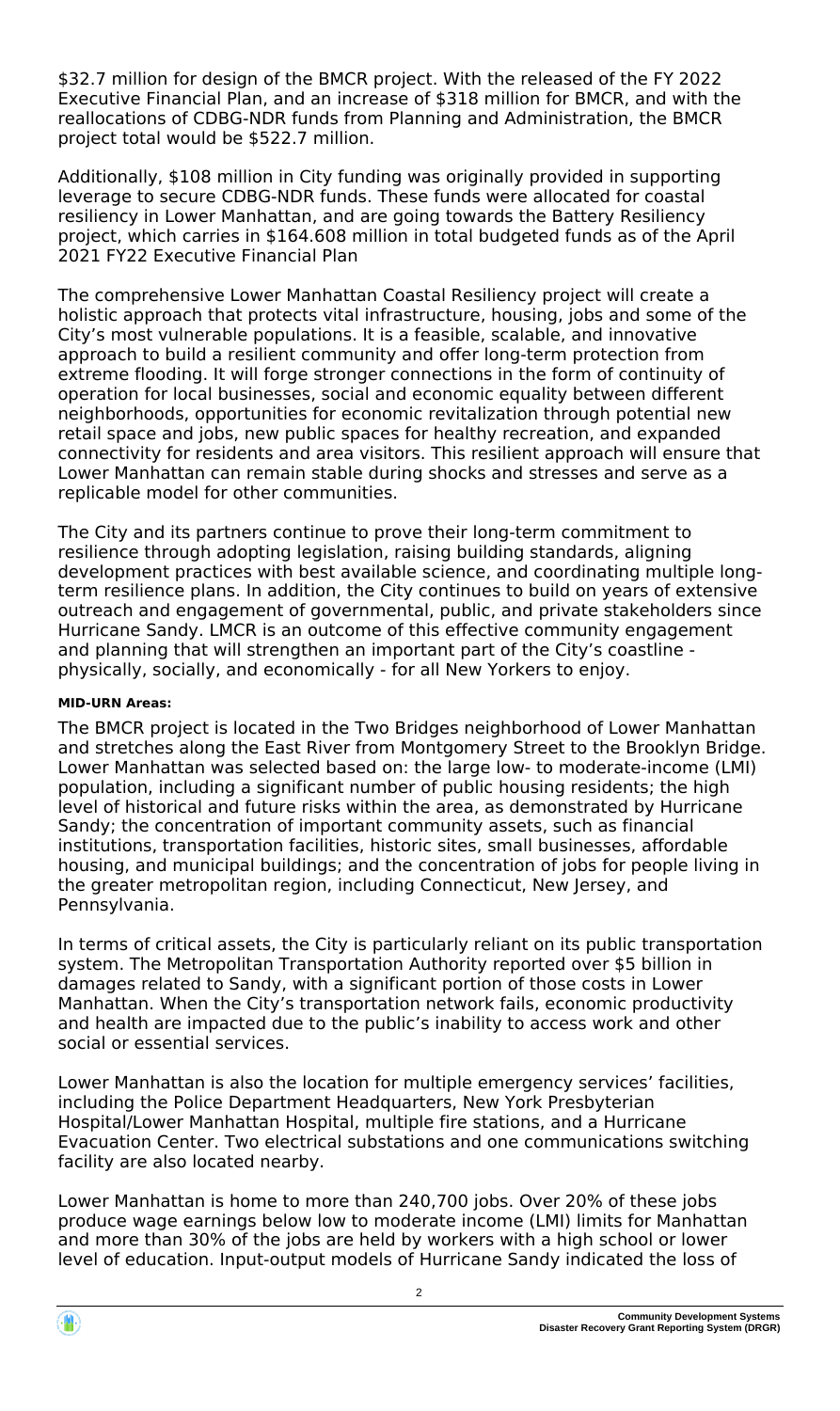27,000 jobs, including part time and full time, as well as temporary and permanent positions when considering direct, indirect, and induced effects. This job loss disproportionately affected LMI households because many of the jobs lost were in industries that did not have the resources available to reopen immediately, such as food service and retail.

In the Phase 2 Application, the City met the Most Impacted threshold within its Target Area based on housing damage. During Hurricane Sandy, damage to the NYCHA's Two Bridges Urban Renewal Area affected 250 apartment units, well above the 100 home threshold for Most Impacted areas. Hurricane Sandy disproportionately affected LMI City residents because many NYCHA developments and other forms of affordable housing stock lie within the floodplain. In addition, Hurricane Sandy devastated infrastructure and public investments. Much of that infrastructure may have been repaired since 2012, but in many cases, important resiliency measures such as dry flood proofing, elevation of equipment, and even perimeter protection could not be implemented during the repair process. Mitigation may not have been feasible at the time or may not have been approved.

#### **Key Agencies, Partners, Positions, Personnel:**

The City is responsible for general management functions, technical coordination and guidance, and regional coordination. The Office of Management and Budget (OMB) and the Mayor's Office of Climate Resiliency (MOCR) will oversee the projects by coordinating across the city, state, federal, and community partners to ensure full implementation of the project. MOCR will also take an active and direct role in implementing the project, which aligns with MOCR coastal resiliency portfolio. MOCR will work closely with the CDBG-DR task force within OMB on overall oversight, drawdowns, and reporting. MOCR and the CDBG-DR task force have an existing partnership for oversight of the \$4.2 billion Hurricane Sandy CDBG-DR allocation from HUD. In addition, OMB intends to work with the Office of the Mayor of the City of New York (OOM), as the co-lead agency to manage the environmental and land use review processes.

The City partnered with the New York City Economic Development Corporation (NYCEDC) to manage the design of the BMCR project. The NYCEDC will procure, select, and contract with a design consultant to design a flood protection system that will reduce the risk from large, low-frequency storm events, as well as higherfrequency, lower-level flooding events, including the tidal flooding impacts from Sea Level Rise in accordance with the approved scope, budget and schedule. The City has an extensive working relationship with NYCEDC on resiliency initiatives, as the corporation led the feasibility study for the Lower Manhattan Coastal Resiliency Project, which was released in March, 2019. The Project Manager at NYCEDC coordinated with MOR and OMB to procure and manage a consultant team, deliver technical analyses to diverse stakeholders, and provide needed interagency coordination to advance project goals. The NYCEDC will also work closely with the City's Department of Design and Construction to assist in the procurement of a contractor to construct the project.

As the City's subrecipients on the Green Infrastructure Playground program, the Trust for Public Land (TPL) will manage the procurement, design, and construction of the playgrounds located at P.S. 184M, and P.S. 2M. MOR is coordinating with TPL to develop the scope, budget and obligations to the deliver the projects. These new playgrounds, built in consultation with the school staff and students, are built to absorb rainwater and reduce heat impacts. The work of TPL will support the overall goals of the NDR funding, but this will be managed separately from the flood protection system. Upon completion of the playgrounds, TPL will support their success by providing options for technical support, teacher training, stewardship grants and environmental education workshops

| v.<br>۰. | ۰. | . . |  |
|----------|----|-----|--|

| <b>Overall</b>                                 | <b>This Report Period</b> | <b>To Date</b>   |
|------------------------------------------------|---------------------------|------------------|
| <b>Total Projected Budget from All Sources</b> | \$0.00                    | \$176,000,000.00 |

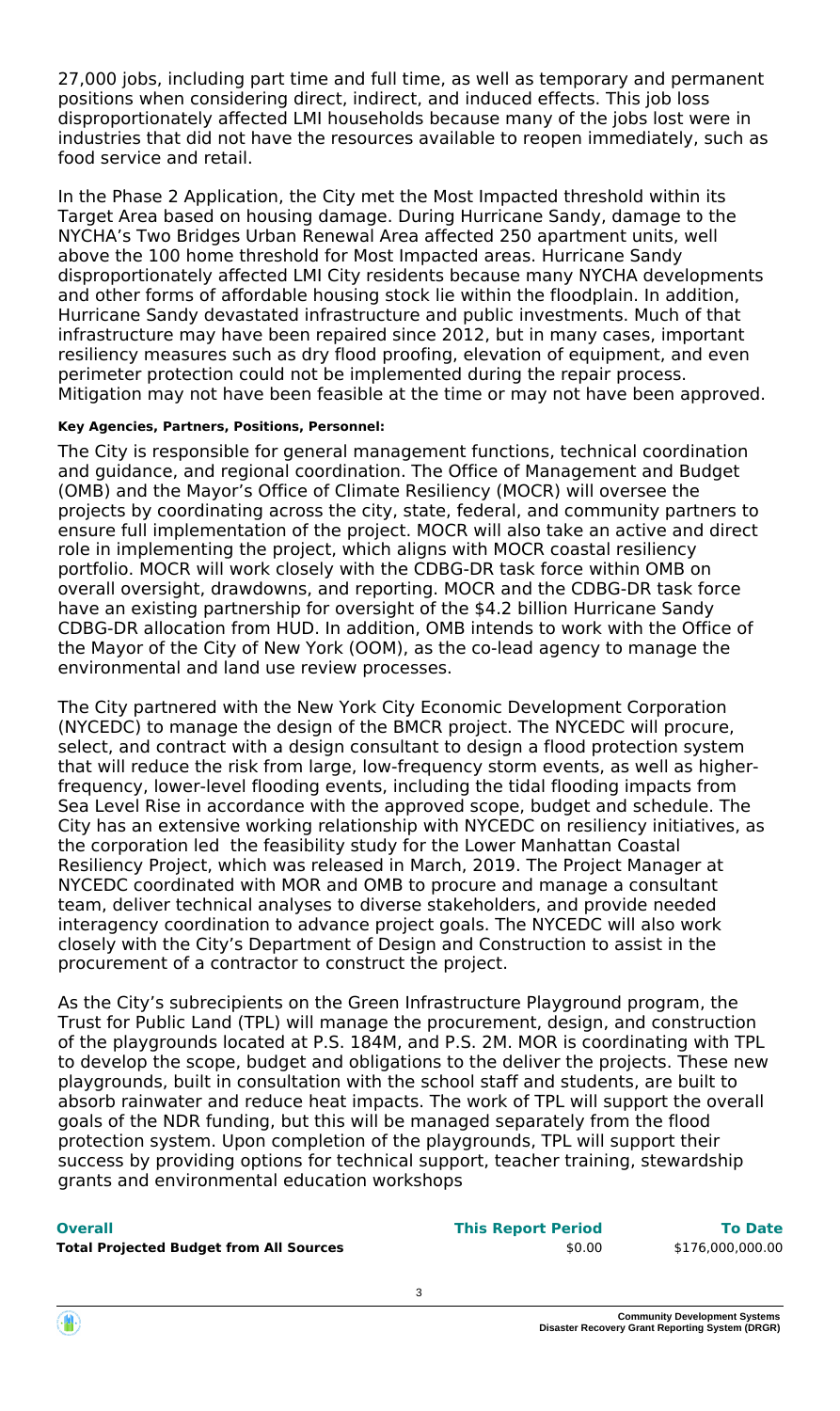| <b>Total Budget</b>                                | \$0.00 | \$176,000,000.00 |
|----------------------------------------------------|--------|------------------|
| <b>Total Obligated</b>                             | \$0.00 | \$3,825,000.00   |
| <b>Total Funds Drawdown</b>                        | \$0.00 | \$1,982,517.39   |
| <b>Program Funds Drawdown</b>                      | \$0.00 | \$1,982,517.39   |
| <b>Program Income Drawdown</b>                     | \$0.00 | \$0.00           |
| <b>Program Income Received</b>                     | \$0.00 | \$0.00           |
| <b>Total Funds Expended</b>                        | \$0.00 | \$2,468,622.87   |
| <b>HUD Identified Most Impacted and Distressed</b> | \$0.00 | \$580,963.48     |
| <b>Other Funds</b>                                 | \$0.00 | \$0.00           |
| <b>Match Funds</b>                                 | \$0.00 | \$0.00           |
| Non-Match Funds                                    | \$0.00 | \$0.00           |
| <b>Funds Expended</b>                              |        |                  |
|                                                    |        |                  |

| <b>Overall</b>            | <b>This Period</b> | <b>To Date</b> |
|---------------------------|--------------------|----------------|
| Mayoralty (Mayors Office) | \$0.00             | \$2,468,622.87 |

## **Progress Toward Required Numeric Targets**

| <b>Requirement</b>                  | <b>Target</b>    | <b>Projected</b> | <b>Actual</b>  |
|-------------------------------------|------------------|------------------|----------------|
| <b>Overall Benefit Percentage</b>   | 50.00%           | 100.00%          | 100.00%        |
| <b>Overall Benefit Amount</b>       | \$87,000,000.00  | \$174,000,000.00 | \$647,899.60   |
| <b>Minimum Supporting Leverage</b>  | \$108,000,000.00 | \$.00            | \$.00          |
| <b>Minimum Direct Leverage</b>      | \$27,500,000.00  | \$.00            | \$.00          |
| <b>Limit on Public Services</b>     | \$26,400,000.00  | \$.00            | \$.00          |
| <b>Limit on Admin/Planning</b>      | \$35,200,000.00  | \$2,000,000.00   | \$1,334,617.79 |
| <b>Limit on Admin</b>               | \$.00            | \$600,000.00     | \$.00          |
| <b>Most Impacted and Distressed</b> | \$176,000,000.00 | \$.00            | \$580.963.48   |

## **Overall Progress Narrative:**

#### Overall Progress Narrative

Goals

The Brooklyn Bridge Montgomery Coastal Resilience project (BMCR) will provide the following benefits to the Two Bridges neighborhood of Lower Manhattan:

- Protect vulnerable populations and preserve infrastructure, housing, and job
- Advance a feasible, scalable, and innovative approach
- Build a resilient community and offer long-term protection from extreme flooding
- Incorporate urban design and public realm benefits to enhance the urban landscape

#### Project Status –

As of the end of Q1 2022, design work on the BMCR project finalized at 100% level and coordinated with DDC for spec edits for their legal review and for their procurement of a construction contract. This work had been paused due to impacts from the COVID-19 pandemic across Q2 and Q3 2020. City agencies have reviewed design details, and comments were finalized. The updated design informs the current project cost estimate.

As of the end of Q1 2022, the following work was completed on the project:

- Issued 100% drawing set and specifications to NYC DDC for construction procurement.
- Continued coordinating with the ESCR team on design efforts

 • Continued coordination with FEMA regarding meeting the criteria to achieve accreditation as a flood protection system Some of the work above was completed as part of the Lower Manhattan Coastal Resiliency study and was covered in a \$7.25 million contract, funded with \$3.5 million from the City's CDBG-DR allocation and \$3.75 million from New York State's CDBG-DR allocation, as part of a broader assessment of the entire Lower Manhattan coastline.

EDC is managing the design work for the project, and the construction phase of the project will be managed by the City's Department of Design and Construction (DDC), with a handoff anticipated in the summer of 2021. The design work performed by EDC's contractor is funded with City capital funds, which include the City's direct leverage funds of \$27.5 million from the NDR competition application. EDC has . Design funding is currently budgeted at \$32.7 million.

#### Project Status – Engagement with Trust for Public Land

The City identified the Trust for Public Land (TPL) as a partner during the NDR competition phase. The Mayor's Office of Resiliency has been in coordination with TPL about scope and budget, and the City holds a subrecipient agreement with TPL for design and construction of green playgrounds at two schools in the project area, PS 2 and PS 184 Shuang Wen. These new playgrounds, developed in consultation with the school staff and students, are built to absorb rainwater and reduce

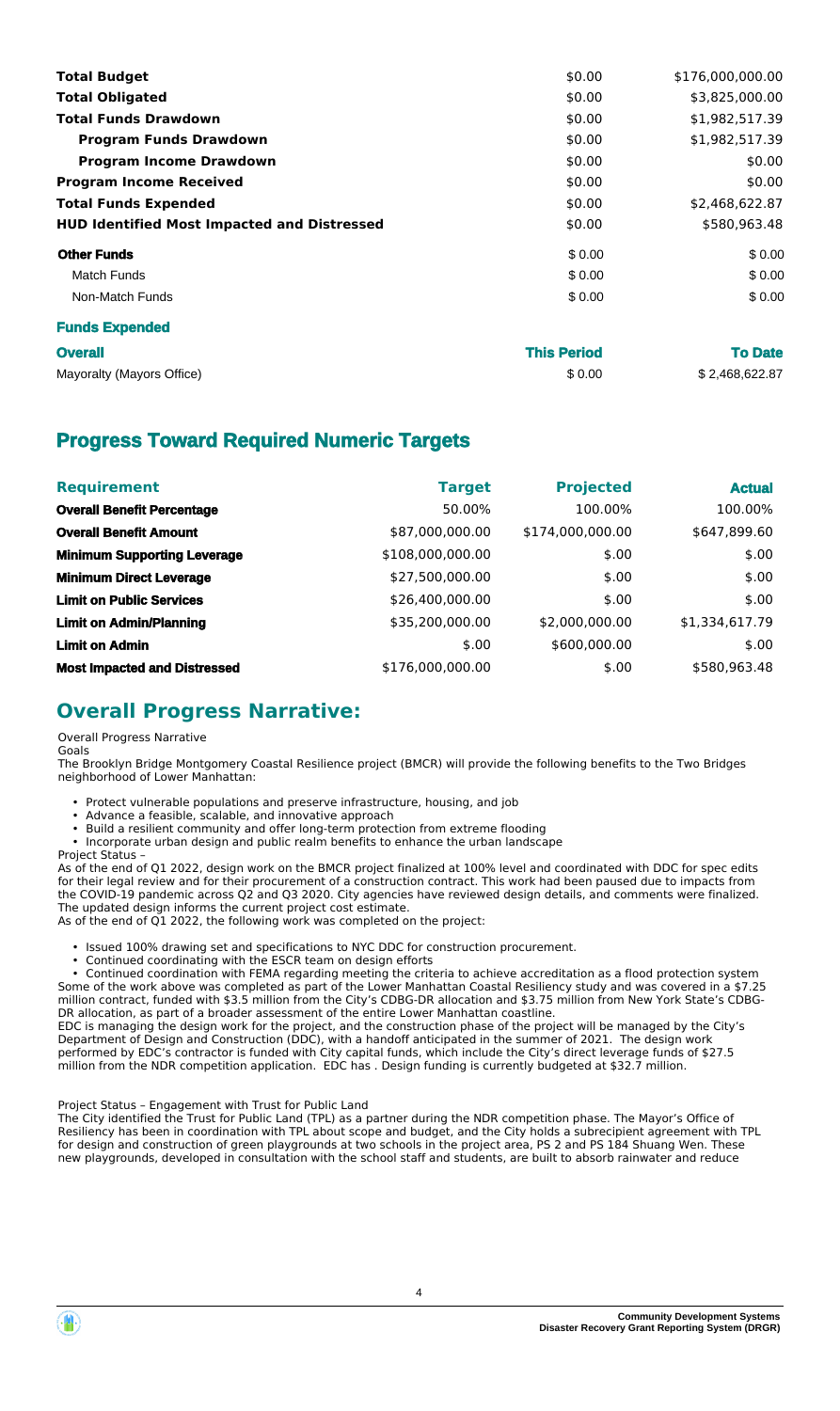heat impacts.

In Q4 2019, the Trust for Public Land completed construction on PS 184, which have been fully reimbursed with CDBG-NDR funds in Q2 2021. The collaborative design process for PS 2 was initiated in Q3 2019, and with pauses related to COVID-19 which have since been lifted, the construction contract for work at PS 2 was approved in Q2 2021. Timeline

The current stage of design work for the overall Brooklyn Bridge Montgomery Coastal Resilience project began Q1 2019, and as of Q1 2021, as mentioned above, the project is at 95% design complete.

The project is currently anticipated to break ground before the end of 2021, and is anticipated to have a four-year construction schedule, with targeed project completion by the end of 2025. For the construction work that will extend beyond Federal grant disbursement deadline, the City will use its own funds to cover that work. While the CDBG-NDR grant deadline was extended to September 2023 at the end of Q1 2020, the City is working to utilize all HUD funding prior to expenditure deadline, but given the potential for unforeseen circumstances, the City may have further intergovernmental engagement on a potential additional extension, and will be working with HUD on options on ensuring the deployment of grant funds prior to expiration

During Q1 2021, staff from the US Department of Housing and Urban Development (HUD) conducted a virtual monitoring of the CDBG-NDR grant and BMCR and TPL projects, as well as Planning and Administration activities, funded by the grant. The City's Fiscal Year 2022 Executive Financial Plan was released April 26, 2021, in Q2 2021. This Financial Plan includes additional City financial commitments for the BMCR project.

In Q2 2021, the City will be releasing an amendment to the CDBG-NDR Action Plan for public comment. Details on this proposed amendment can be found at www.nyc.gov/cdbgdr.

As the project progresses, the City will update the timeline to reflect the best available information.

Agency Coordination

The Mayor's Office of Resiliency and the Office of Management and Budget (OMB) are responsible for grant administration. The following agencies and offices play critical roles in advancing the Brooklyn Bridge Montgomery Coastal Resilience project or are otherwise stakeholders in ensuring protection of the Lower Manhattan community:

• Mayor's Office of Resiliency (MOR)

- Office of Management and Budget (OMB)
- Economic Development Corporation (NYCEDC)
	- Department of Design and Construction (DDC)
	- Department of Transportation (DOT)<br>• Department of Parks and Recreation
- Department of Parks and Recreation (DPR) • Department of City Planning (DCP)
	- Department of Environmental Protection (DEP)
	- New York City Housing Authority (NYCHA)
	- Governor's Office of Storm Recovery (GOSR)

Recent topics of engagement for these entities have included:

 • Assessment of deployable technology - Focus of recent interagency meetings has been an analysis of potential deployable technology. This has included an assessment of structural requirements, deployment time and cost, maintenance time and cost, and urban design impacts.

 • Optimizing neighborhood enhancements - The team has coordinated with the project team of East Side Coastal Resiliency, a coastal protection system that spans the area north of Montgomery Street on the east side, and the project team of the East River Waterfront Esplanade. Ongoing coordination among these project teams will ensure that the CDBG-NDR funding serves the needs of the community.

 • Interior drainage approach- Given the interconnected nature of the City's drainage system, there has been cross-project collaboration on the development of a drainage plan. This has required modeling of both the East Side Coastal Resiliency and Brooklyn Bridge Montgomery Coastal Resilience project areas in conjunction. DEP, OMB, and MOR have worked in close coordination to develop an interior drainage plan that incorporates risk reduction and cost reasonableness. Public Engagement

For information about upcoming public meetings, please visit www.nyc.gov/lmcr. On this site, stakeholders can also submit comments and sign up for notifications.

Recent public engagement efforts ranging from Q4 2020 to Q2 2021, include the following:

 • On October 21, 2020, EDC held a meeting with local elected officials and community leaders to gather feedback on the plan for a two-week sustained engagement campaign and webinar in lieu of a public meeting in person, given COVID-19 risk. • On November 12, the project team presented a public engagement update to Community Board 3 Waterfronts

Committee • On December 7, the project team installed banners in the project area and began distributing hundreds of posters and thousands of flyers in local buildings to promote the upcoming webinar

• On December 8, 2020 the project team presented to Community Board 3 Transportation Committee

• On December 16, 2020 EDC and MOR held a virtual public meeting and presentation, which included simultaneous

translation in Spanish, Mandarin, Cantonese, and Fuzhounese. The webinar and Q&A can be viewed on [nyc.gov/lmcr](http://www.nyc.gov/lmcr) • The project team presented the final design update to Community Board 3 Waterfronts Committee on April 15, 2021 in Q2 2021.

An amendment to the City's CDBG-NDR Action Plan is scheduled for early in Q2 2021, including a public comment period on the proposed Amendment with a virtual public hearing. The City will work with HUD at the end of the public comment process in Q2 and Q3 2021 for Amendment approval.

## **Project Summary**

| <b>Project #, Project Title</b>                          | <b>This Report</b>                      | <b>To Date</b>                          |                                         |
|----------------------------------------------------------|-----------------------------------------|-----------------------------------------|-----------------------------------------|
|                                                          | <b>Program Funds</b><br><b>Drawdown</b> | <b>Project Funds</b><br><b>Budgeted</b> | <b>Program Funds</b><br><b>Drawdown</b> |
| 9999, Restricted Balance                                 | \$0.00                                  | \$0.00                                  | \$0.00                                  |
| Brooklyn Bridge Montgomery Coastal Resilience, Brooklyn  | \$0.00                                  | \$172,000,000,00                        | \$30,899.65                             |
| Long-Term Commitments, Long-Term Commitments             | \$0.00                                  | \$0.00                                  | \$0.00                                  |
| Outcome Values, Outcome Values                           | \$0.00                                  | \$0.00                                  | \$0.00                                  |
| Planning and Administration, Planning and Administration | \$0.00                                  | \$2,000,000,00                          | \$1,334,617.79                          |
| Supporting Leverage Activities, Supporting Leverage      | \$0.00                                  | \$0.00                                  | \$0.00                                  |
| Trust for Public Land. Trust for Public Land Green       | \$0.00                                  | \$2,000,000,00                          | \$616,999.95                            |